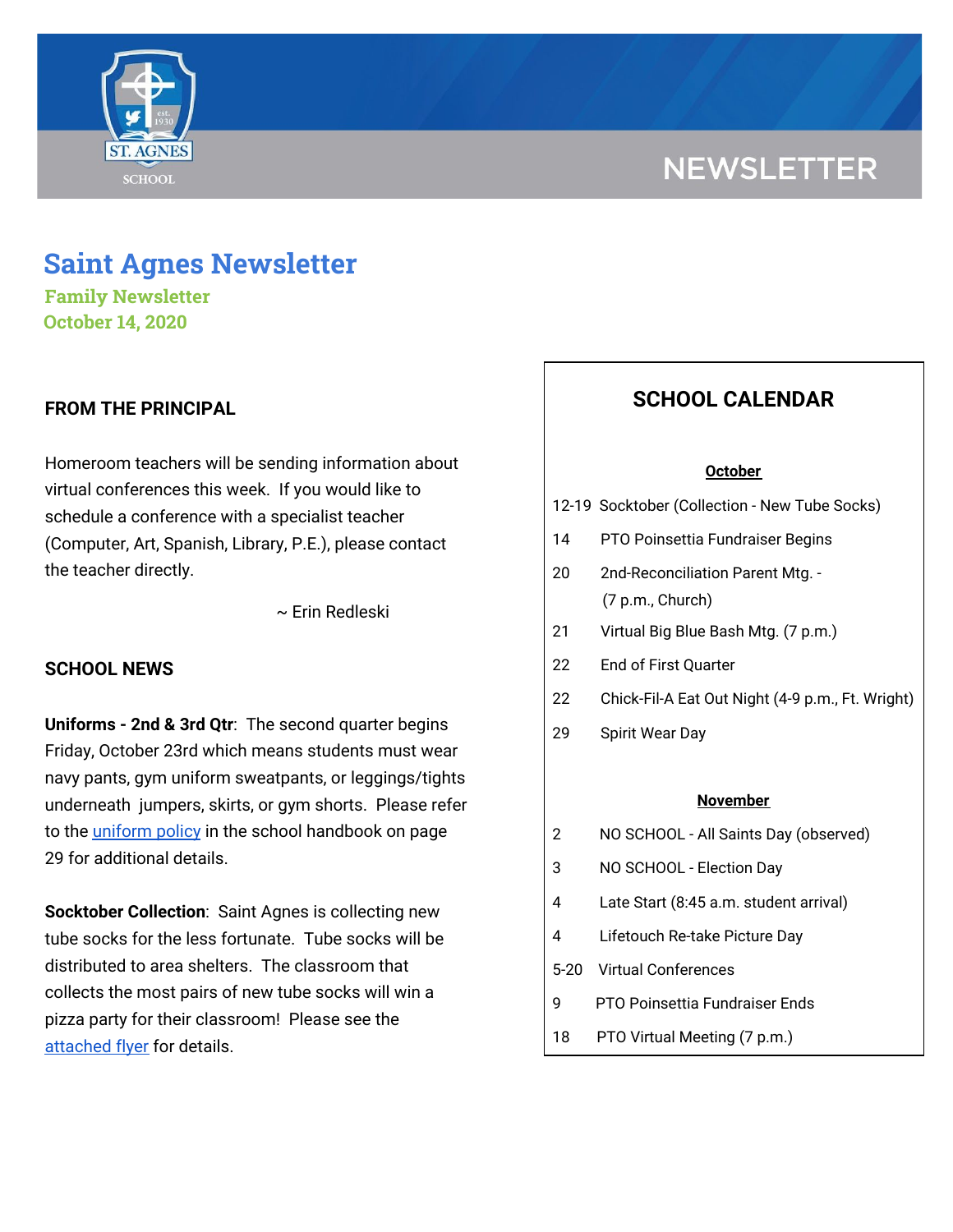## **SCHOOL NEWS (continued)**

**Lifetouch School Pictures:** Retake day is November 4th. For retakes, you must send back your original picture package so a new photo can be taken. Email Mrs. Sucher in the office with questions.

**Car Line**: With the start of the cafeteria's Summer Feeding Program, arrival for dismissal pick-up on Mulloy Drive may not begin until 1:50 p.m. This is to allow for the surrounding community to pick-up complimentary lunches in a drive-thru format from 1:15-1:45 p.m. Thank you for your cooperation!

**Cafeteria Job Posting:** Saint Agnes cafeteria is hiring a dishwasher/server for the 2020-2021 school year. Responsibilities for this position include cleaning dishes/trays, food service during lunch periods as needed, setup/breakdown of eating areas, assisting with clearing tables and garbage removal during lunch periods, and clean work station, among other duties. The hours are Monday thru Friday 10:30 a.m.-1:30 p.m. Virtus Compliant or able to obtain for hiring. Interested applicants may contact Jackie Kaiser at *ikaiser@covdio.org* or call her at 859/392-1536.

**Cafeteria - Summer Feeding Program:** After submitting the application for the summer feeding program, the Diocese was informed that the program will provide meal benefits back to the start of the 2020-2021 school year. This means that all lunch charges for meals purchased during that time will be reimbursed to families. This money was placed back on their MealsPlus account on 10/9/20 and will remain there to be used when the summer feeding program ends and we resume the normal lunch program.

## **PTO NEWS**

**Spiritwear**: We have a new look, recycled from an older St Agnes logo, that's gotten rave reviews (classic and classy)! There is also an option to put name/last name on the back of most apparel options. Lots of new items! Deadline to order is midnight, Oct. 18th, for delivery week of Nov 9th. If you have questions, contact Stephanie Lonnemann [kenning.stephanie@gmail.com](mailto:kenning.stephanie@gmail.com) Click on this link to order <https://stagnesfall20.itemorder.com/sale>

**First Big Blue Bash Meeting**: Mark your calendars and join us October 21st at 7pm for a zoom planning meeting. The Big Blue Bash is Saint Agnes School's annual dinner and auction event to support the PTO. This event is the largest fundraiser for our PTO and is crucial to funding classroom enhancements for our students and teachers throughout the school year. We will soon begin planning for this year's Big Blue Bash and want to invite all families to come and learn more about this most important school fundraiser. This year we will celebrate 21 years of The Big Blue Bash on a date yet to be determined in 2021! We need everyone's support to make this our best year yet! Zoom meeting information coming soon. For additional information contact the BBB committee at [saintagnesbigbluebash@gmail.com](mailto:saintagnesbigbluebash@gmail.com).

#### **Mission Statement of Saint Agnes School**

Saint Agnes School exists to provide excellence in Catholic education while inspiring and empowering our students to live the Gospel message of Jesus Christ. As compassionate and faithful Christians, we continue to pursue our spiritual journey, achieve our highest academic potential, and be stewards of the Catholic faith to others.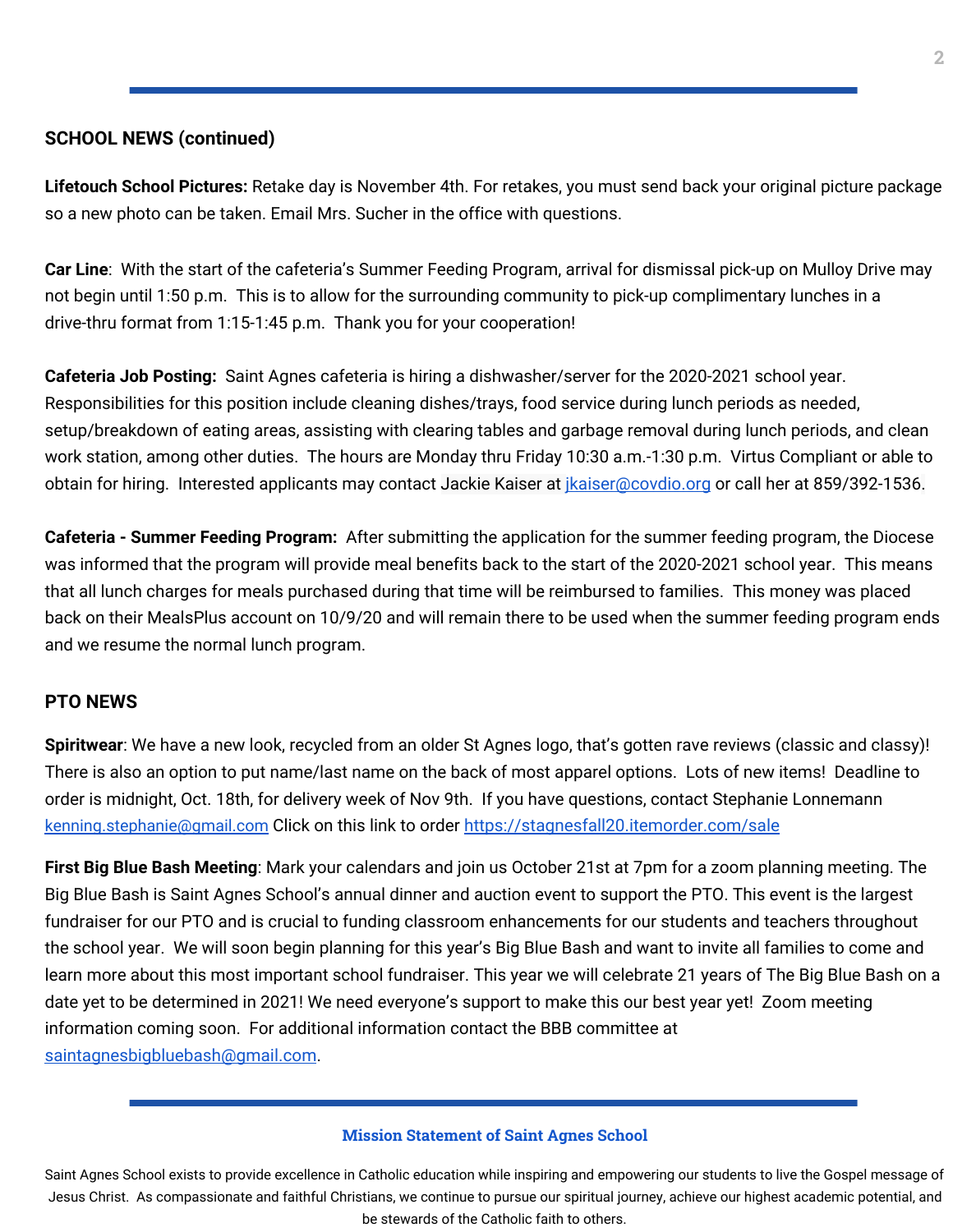#### **PTO NEWS (continued)**

**Poinsettia Fundraiser**: This year PTO is selling poinsettias and holiday arrangements and will receive 50% of all orders. Our goal is to raise \$5,000 to help support the school, our students, and teachers. We are hoping the sale will plug the many deficits that we have in our existing budget as a result of the pandemic. *For any school family that sells at least* \$50 worth of poinsettias and/or holiday arrangements, students in that family will receive a Christmas shirt spirit day!

The sale will be virtual, so visit **[Blooms20.givesmart.com](http://blooms20.givesmart.com/)** to view the variety of colors and sizes of offerings. We will take orders from now through November 9. The orders can be picked up, by appointment, November 25-29, or can be delivered locally for an additional \$5. This is in time to start your early Christmas decorating or for gifts to family and friends. Feel free to share the link with friends and family. We will be drawing for 2 - \$50 gift cards for a family dinner out, for each \$50 a family sells, you will receive 1 entry. For questions or to volunteer please contact Amy Lantz, amykilgore18@gmail.com

**Chick-Fil-A Drive Through Fundraiser Night:** This year Chick-Fil- A restaurant at the Ft. Wright location is hosting a Drive Through Fundraisers Night for our school. The Fundraiser Night will be on Thursday, October 22nd from 4-9pm. Please ask your family and friends to consider going on this night to support our school. When you order in the drive through make sure to say you are with St. Agnes School so they can apply the credit to us, if you don't mention our school name we will not get the credit for that sale. Please do not place online orders, we can not receive the credit for these orders. A flyer will go home next week to remind you of the event. We hope to see you there!

## **PARISH NEWS**

Smiles and Miles: On behalf of the 2020 Smiles and Miles Committee, thank you for a successful 10<sup>th</sup> year. The virtual event raised \$8,971 for the students of Saint Agnes School! With this we are able to continue to award four scholarships in the name of Maria Schaffstein and Katie Stewart. These \$500 scholarships will be awarded at the end of the school year to two girls and two boys moving on to Catholic High Schools. The remaining funds were distributed to the school and boosters for future needs and the parish to assist school families in need.

We would also like to thank our event sponsors, St. Elizabeth Healthcare, Presenting Sponsor; Viking Supply, Schaffstein Realtors, J&A Interior Systems, Thompson Family Dental, Fort Mitchell Garage, KWI Properties, and the Ward Family. The committee would also like to give thanks to the school's corporate sponsors as well. A great thank you to all of the participants who submitted finishing times and pictures. Since the event was virtual, we had participants all over the US, including Washington DC and California.

#### **Mission Statement of Saint Agnes School**

Saint Agnes School exists to provide excellence in Catholic education while inspiring and empowering our students to live the Gospel message of Jesus Christ. As compassionate and faithful Christians, we continue to pursue our spiritual journey, achieve our highest academic potential, and be stewards of the Catholic faith to others.